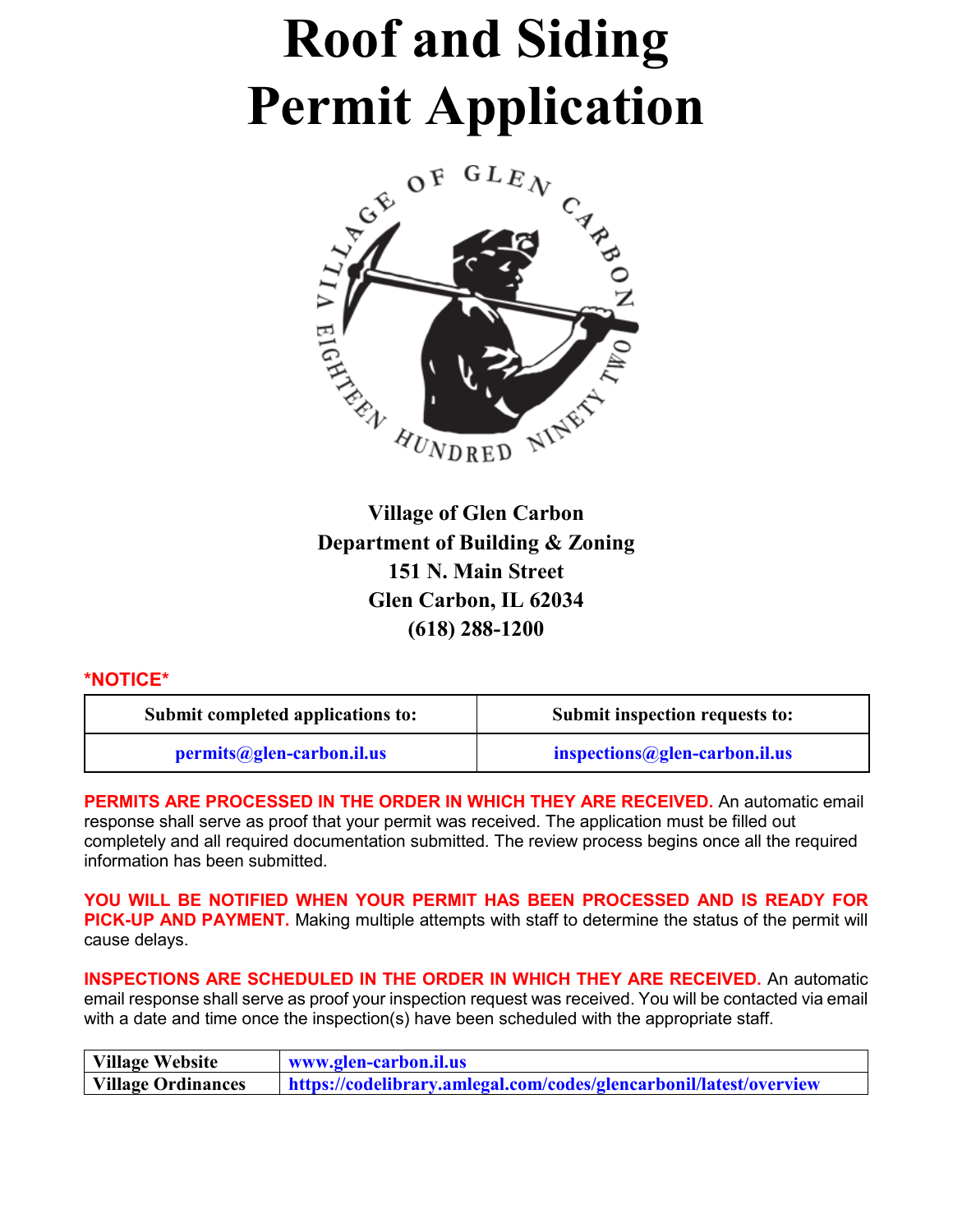

## **Village of Glen Carbon Siding & Roof Permit Application**

### **Roofing License must be submitted with this application.**

#### **A copy of the Driver's License of the person who picks up permit is required.**

| Address of Property:<br><u> 1989 - John Stein, Amerikaansk politiker (</u>                                                                                                                                   | Year Structure Built     |                                               |       |  |
|--------------------------------------------------------------------------------------------------------------------------------------------------------------------------------------------------------------|--------------------------|-----------------------------------------------|-------|--|
| Siding Information (circle one) :<br>Vinyl                                                                                                                                                                   | Wood                     | Aluminum                                      | Other |  |
| <b>Roof Information:</b><br>Roof Sheating (type):                                                                                                                                                            | Sheating Paper (type):   |                                               |       |  |
| Roof Value of Improvement:<br>Siding Value of Improvement:                                                                                                                                                   |                          |                                               |       |  |
| Owner:                                                                                                                                                                                                       | <b>Contractor:</b>       |                                               |       |  |
| Name:                                                                                                                                                                                                        | Name:                    | <u> 1980 - Andrea Andrew Maria (h. 1980).</u> |       |  |
| Address:                                                                                                                                                                                                     |                          |                                               |       |  |
|                                                                                                                                                                                                              |                          |                                               |       |  |
|                                                                                                                                                                                                              |                          |                                               |       |  |
| Roofer Information (if different than Contractor) :                                                                                                                                                          |                          |                                               |       |  |
| Name:                                                                                                                                                                                                        |                          |                                               |       |  |
|                                                                                                                                                                                                              |                          |                                               |       |  |
|                                                                                                                                                                                                              |                          |                                               |       |  |
|                                                                                                                                                                                                              |                          |                                               |       |  |
| Roofing No.:                                                                                                                                                                                                 |                          |                                               |       |  |
| The owner of this structure and the undersigned agree to conform to all applicable laws of this<br>jurisdiction and agree not to allow person or persons to use or occupy the above structure before a final |                          |                                               |       |  |
| inspection has been made and approved and a Certificate of Use and Occupancy has been issued for                                                                                                             |                          |                                               |       |  |
| said structure. "It is the applicant's responsibility to comply with any subdivision covenants and                                                                                                           |                          |                                               |       |  |
| restrictions which may also apply to your proposed construction."                                                                                                                                            |                          |                                               |       |  |
| Any home built prior to 1990 will require an inspection after the old siding is removed and before the                                                                                                       |                          |                                               |       |  |
|                                                                                                                                                                                                              | new siding is installed. |                                               |       |  |

Signature of Owner or Legal Representative **Date** Date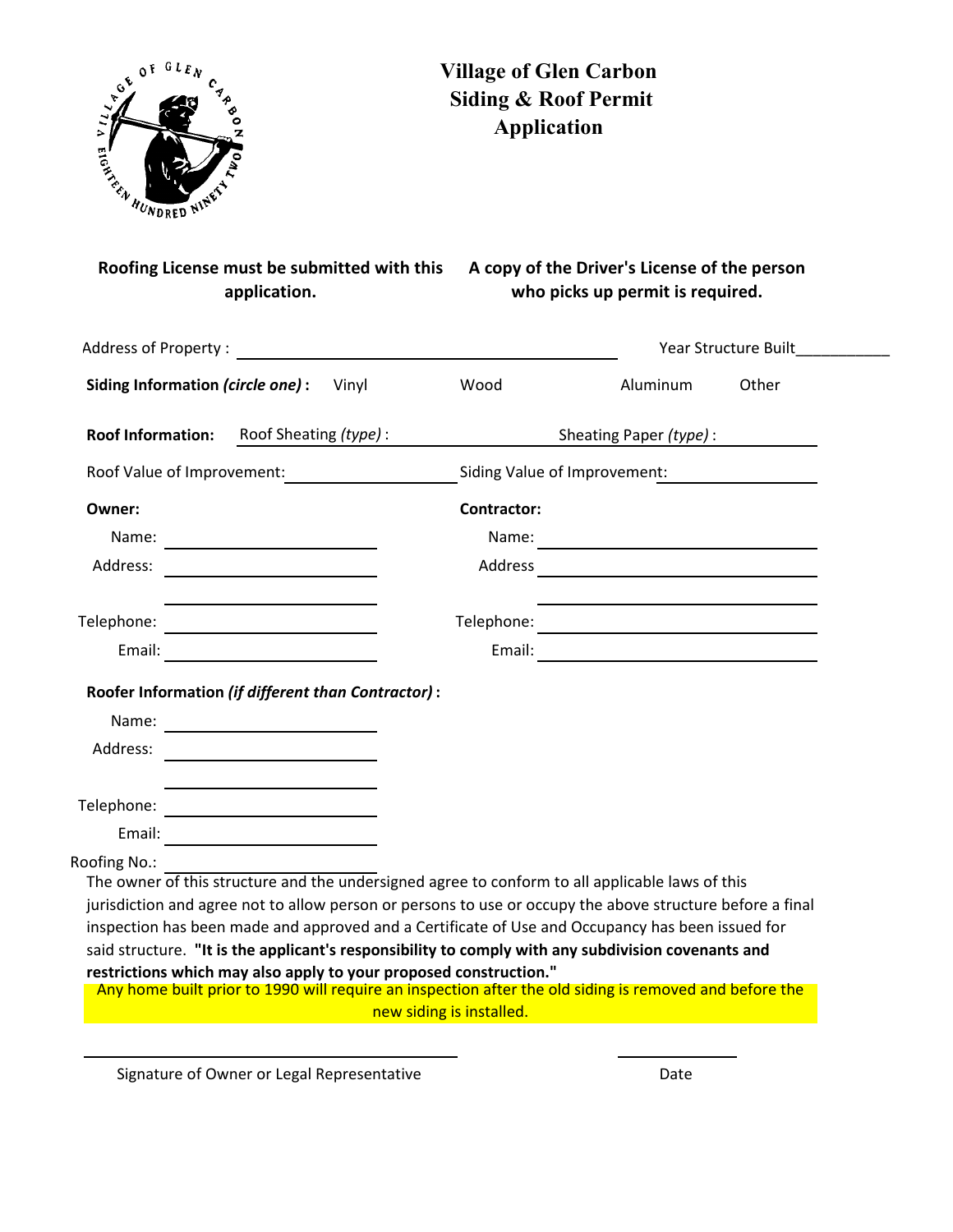# **STATE OF ILLINOIS ROOFING LICENSING**

Since its inception, CRCA has worked continually with Illinois Legislators to create laws that protect consumers, workers and the firms that employ these to install roofing and waterproofing as well as the supplier of the materials and services needed.

In 1985, CRCA's leaders worked to draft, lobby and help pass the legislation now known as the Illinois Roofing Industry Licensing Act. This important statute created the license definitions and structure for roofing and waterproofing work in Illinois with the goal of protecting consumers from unscrupulous contractors as well as to provide structure to municipal and state officials for enforcement and punishment.

Below, please find some frequently asked questions regarding the Illinois Roofing Industry Licensing Act. For more information, please visit: www.idfpr.com and follow the links to Division of Professional Regulation.

#### *When is an Illinois Roofing License required?*

*Illinois law requires all roofing and waterproofing work to be performed by state licensed roofing contractors. An exception is if a property owner is performing roofing on their own personal property. If an employee-employer relationship exists, the employee is able to perform roofing on the employer's residential property and only roof repair to the employer's commercial or industrial property. Roof replacement and Recover, including torching requires a state licensed*  roofing contractor. Illinois law requires that a building permit applicant is required to list the *actual entity that will be performing the work on the roofing portion of the project. Falsifying this information could be considered identity theft, punishable as a Class 4 felony.*

#### *What are the two types of roofing licenses?*

- *"Limited" Roofing license are for those contractors whose roofing business is limited to residential roofing, consisting of 8 units or less.*
- *"Unlimited" Roofing License means a license made available to contractors whose roofing business is unlimited in nature and includes roofing on residential, commercial, institutional and industrial properties.*

*What are the responsibilities of code enforcement officials as they relate to roofing contractors? Illinois law requires any official authorized to issue building permits to ascertain that the applicant contractor is duly licensed, by the state of Illinois before issuing the permit.* 

#### *How do I verify a license number?*

*Verification can be done through the Illinois Division of Professional Regulation http://www.idfpr. com/DPR or call (217) 785-0800*

#### *What information must the contractor provide when applying for a building permit?*

*In addition to any local requirements, an Illinois roofing contractor's license number and licensee's name, as it appears on the license, should be on both the building permit application and building permit. An applicant's government issued photo ID (i.e. driver's license, state id, etc) is also required.*

#### *What information is required on all roofing and waterproofing contracts, bids and advertisements?*

- *Land based phone number and street address other than a PO Box are required on all contracts.*
- *All bids, contracts, and advertisements (including commercial vehicles used for the roofing contractors business) must include the Illinois roofing contractor's license number and licensee's name, as it appears on the license.*